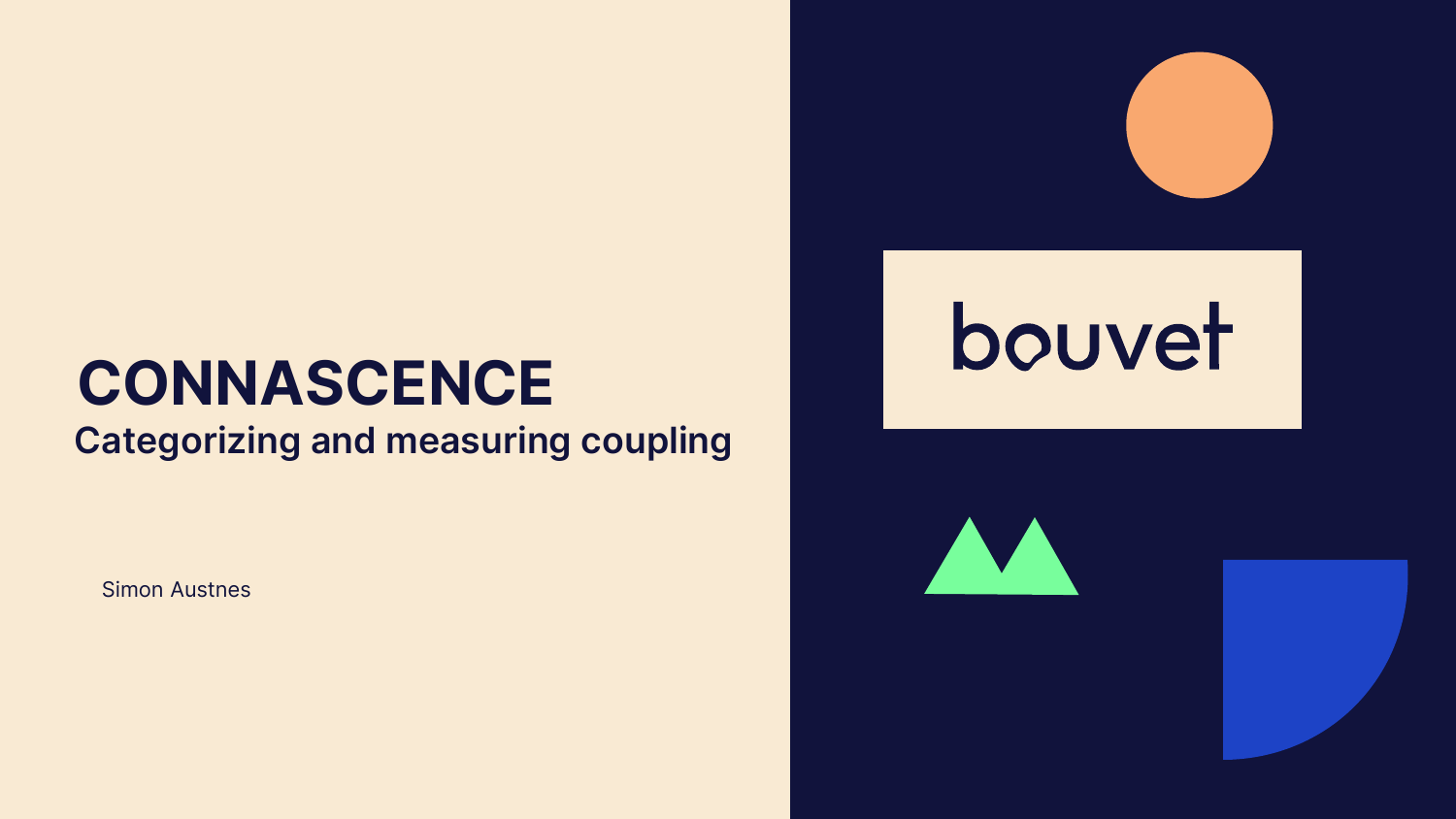## Agenda

- What exactly is connascence?
- Why do we need to know?
- … Are we flying yet?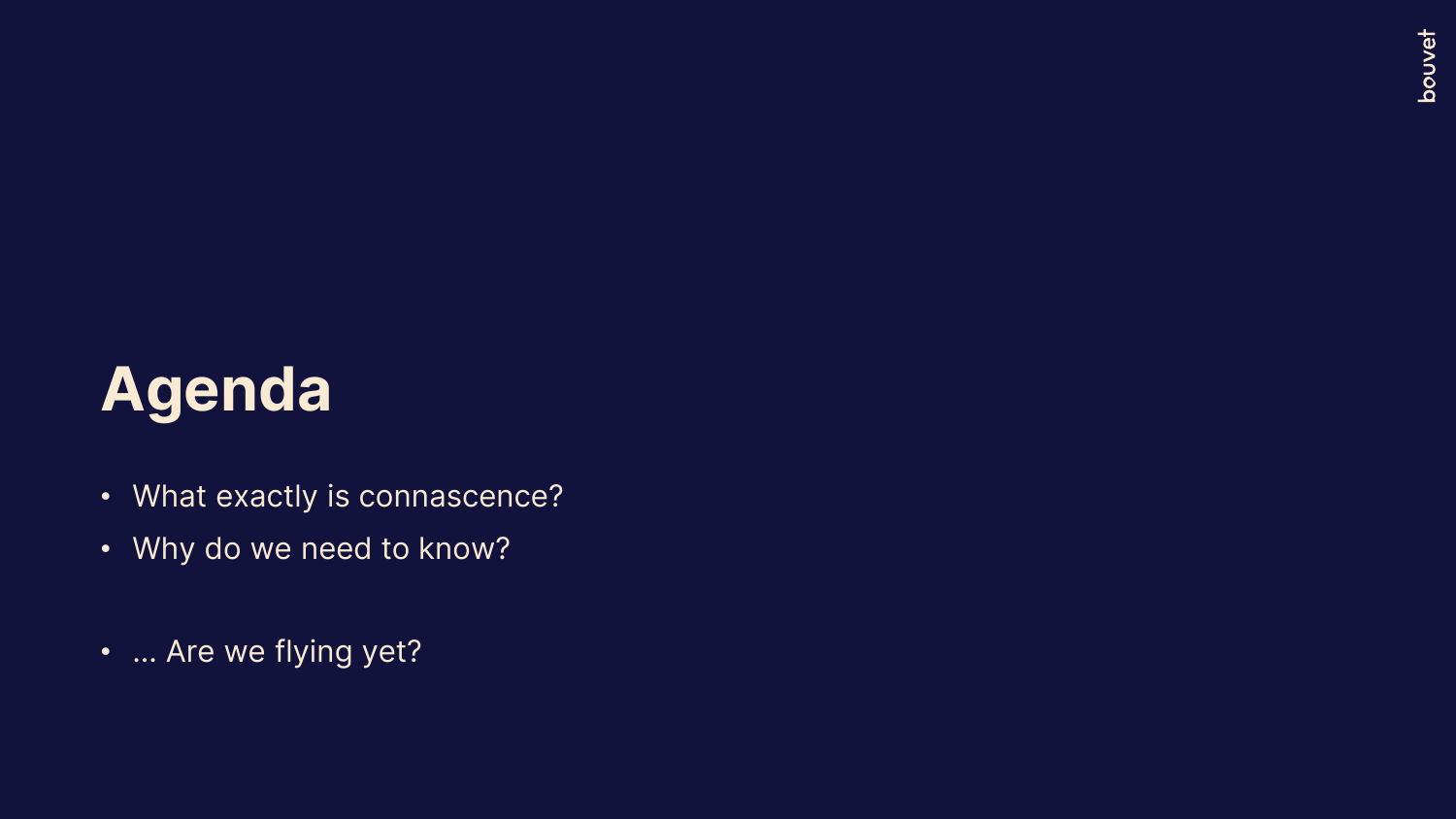

#### Our toolbelt

- Low coupling, high cohesion
- SOLID principles
- Code smells
- Object calisthenics
- And so on…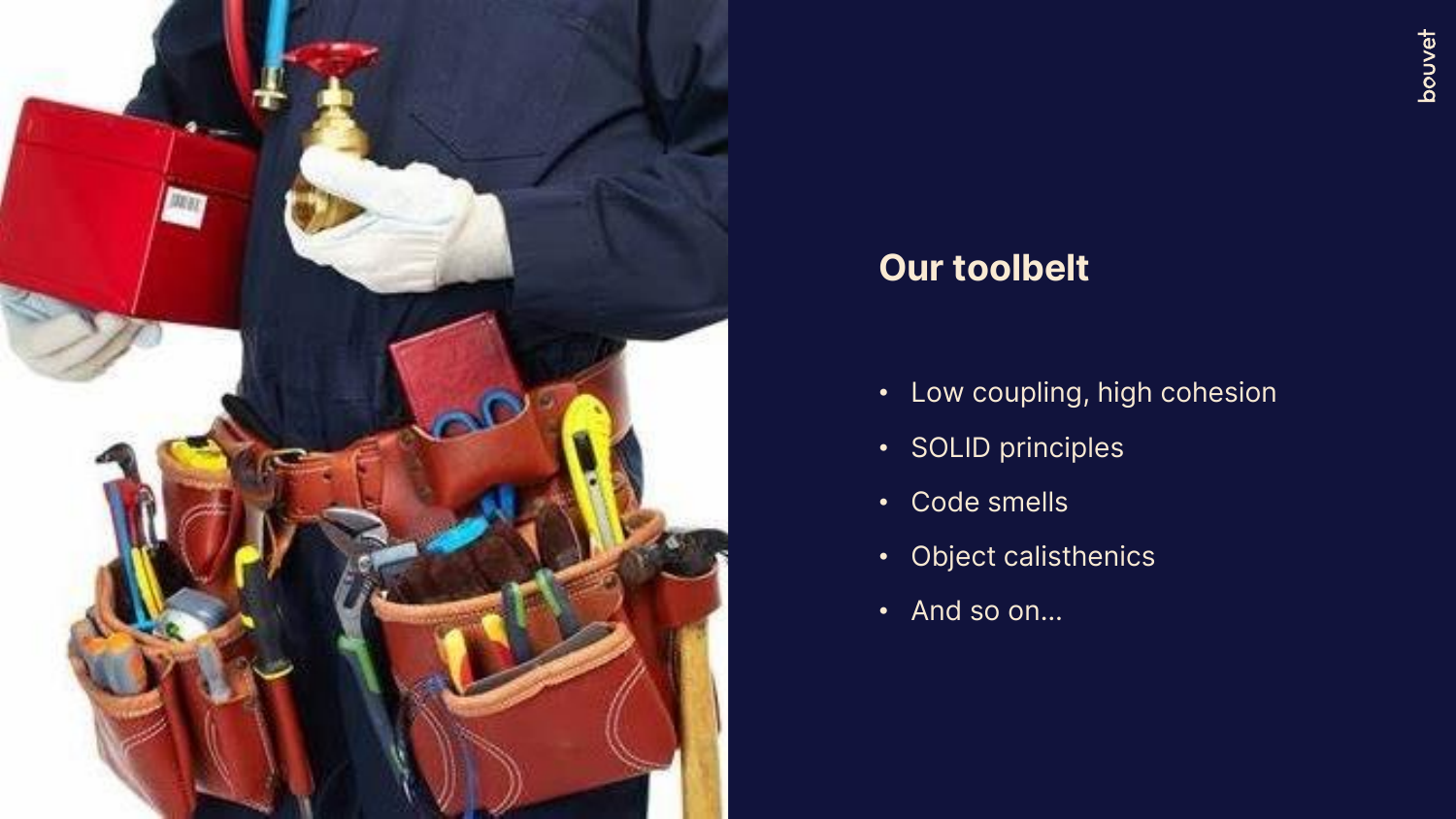## **Connascence**

• Noun: The act of growing together

- Jim Weirich
	- Grand unified theory of software development
	- Two pieces of software share *connascence* when a change in one requires a corresponding change in the other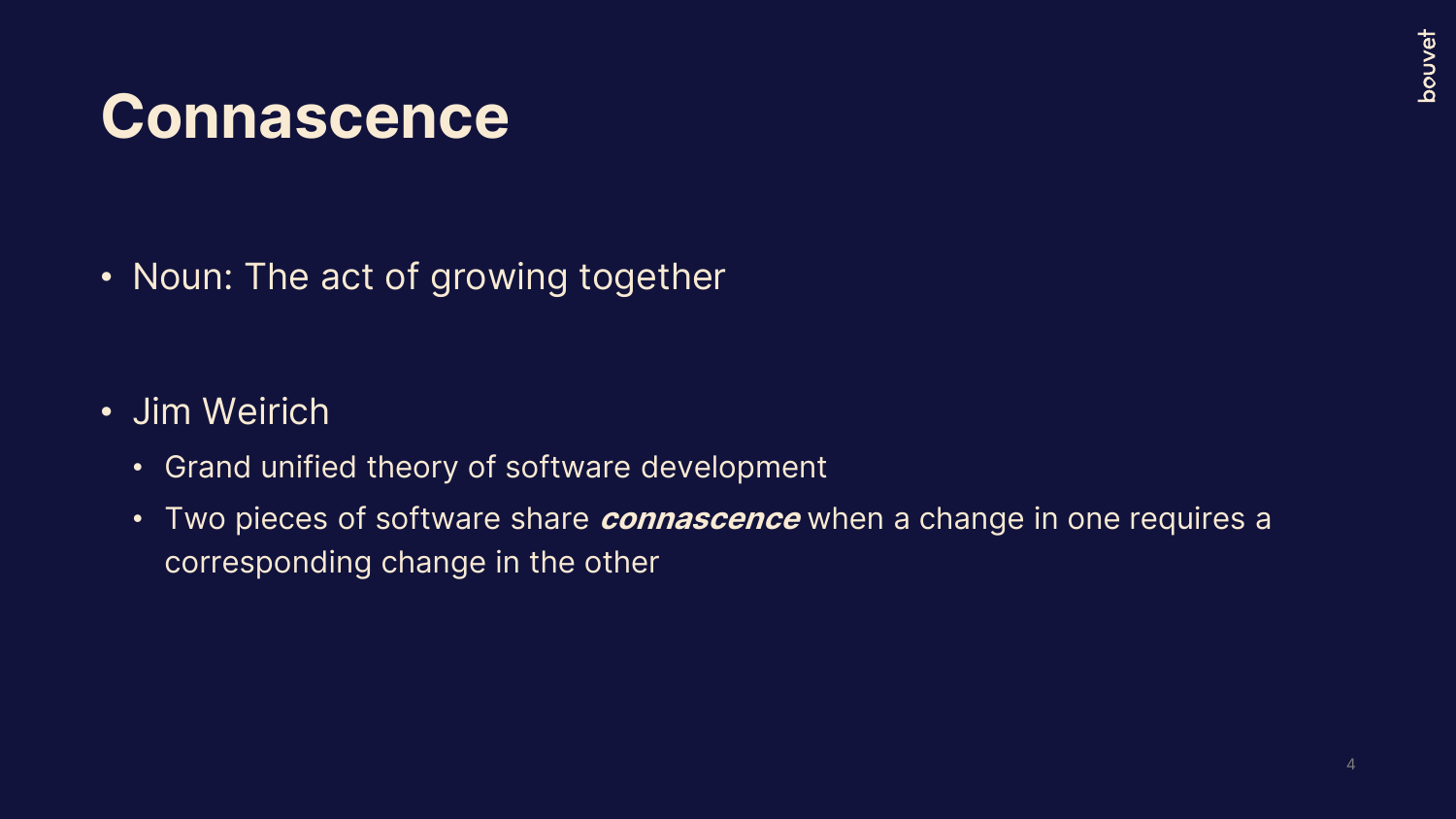## Measuring coupling

• Degree: Amount of entities needed to change

• Locality: How close are the entities

• Strength: Stronger connascence are harder to discover or refactor

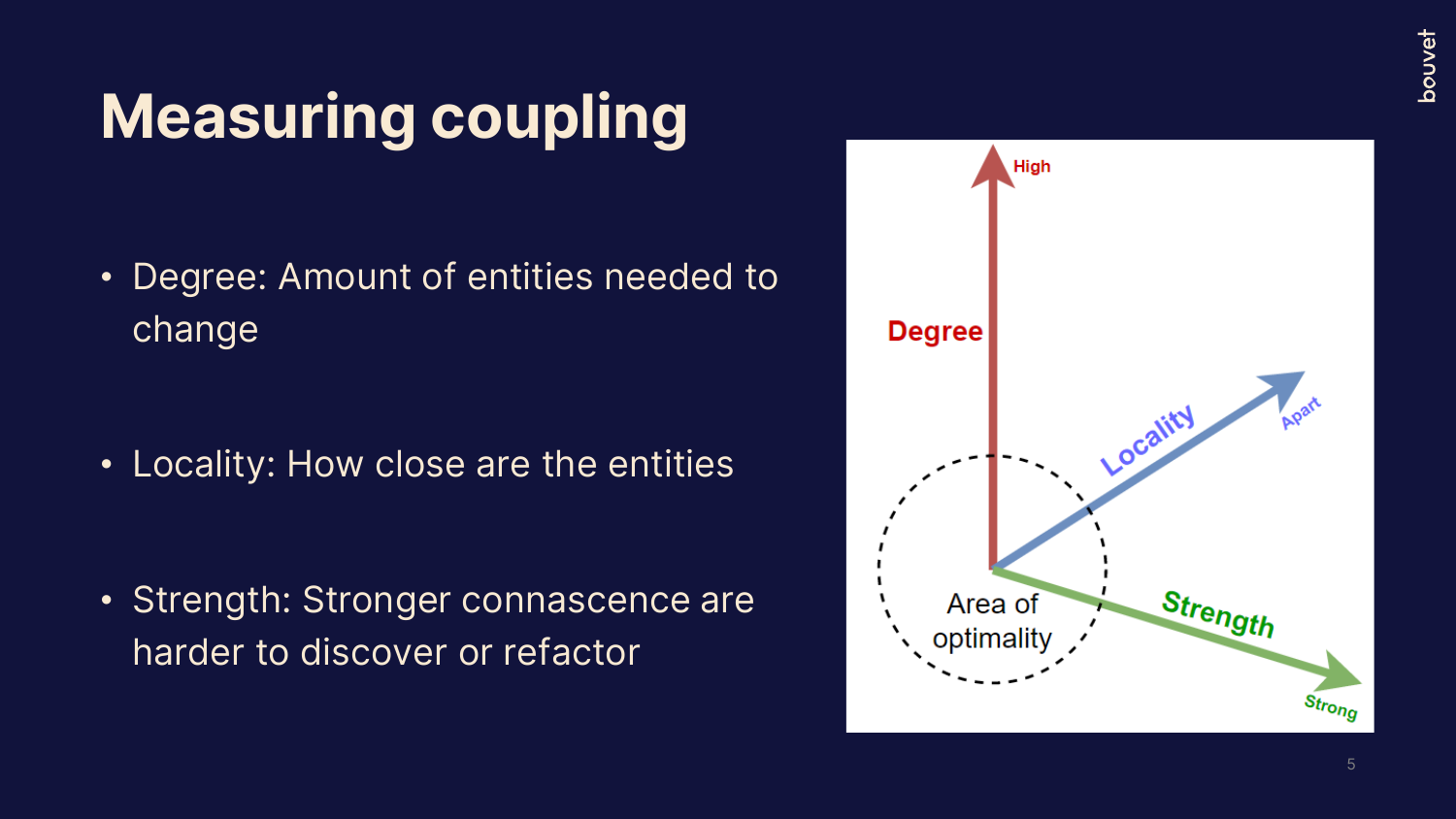## Categorizing coupling

- Static vs dynamic
	- Discoverability
- Ordered by strength



https://codesai.com/posts/2017/07/two-examples-of-connascence-of-position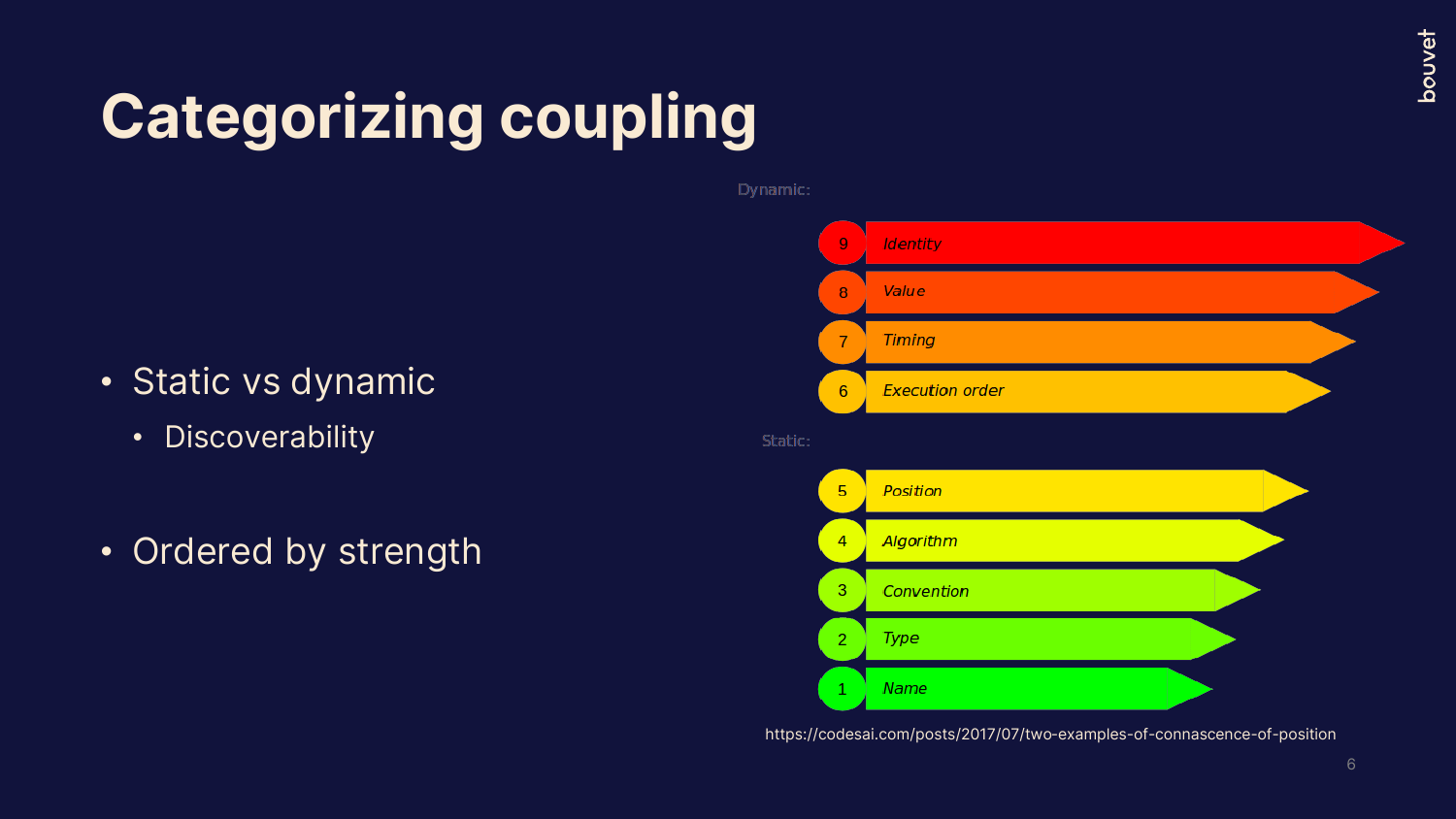## Static connascence

• Connascence of name

• Connascence of type

Strength: weak Locality: close Degree: low

```
public class Time
                 int hour;
                 int minute;
 6
                 int second;
8
                 public Time(int hour, int minute, int second)
10hour = hour;11
12minute = minute;_second = second;
14
```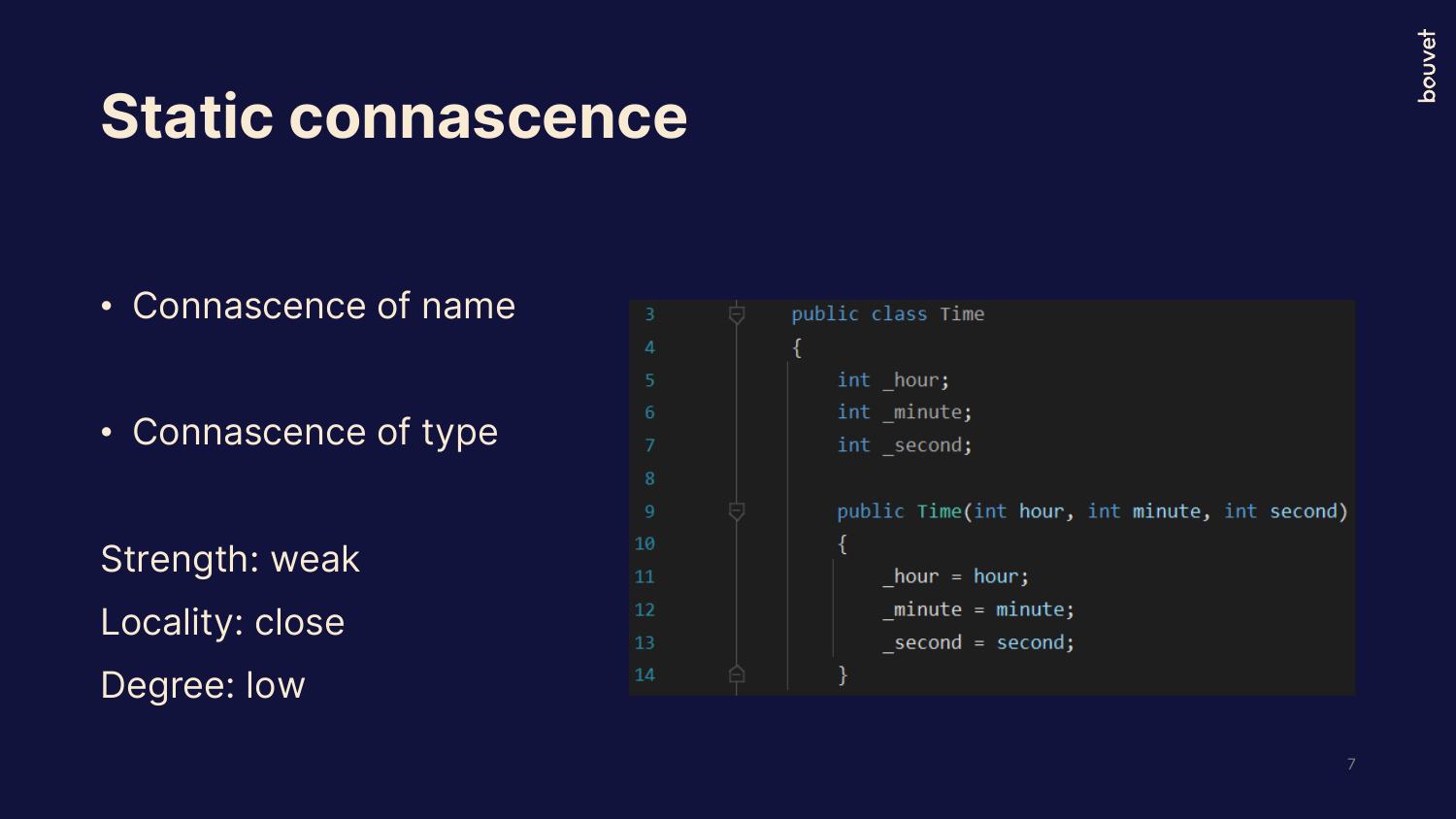## bouvet

## Dynamic connascence

• Connascence of execution order

• Discoverable at runtime

public void ChangeMovieTitle(Guid id, string newTitle)

```
var movie = GetMovie(id);movie. Title = newTitle;
movie.UpdatedOn = DateTime.Now;
Save(movie);
```
{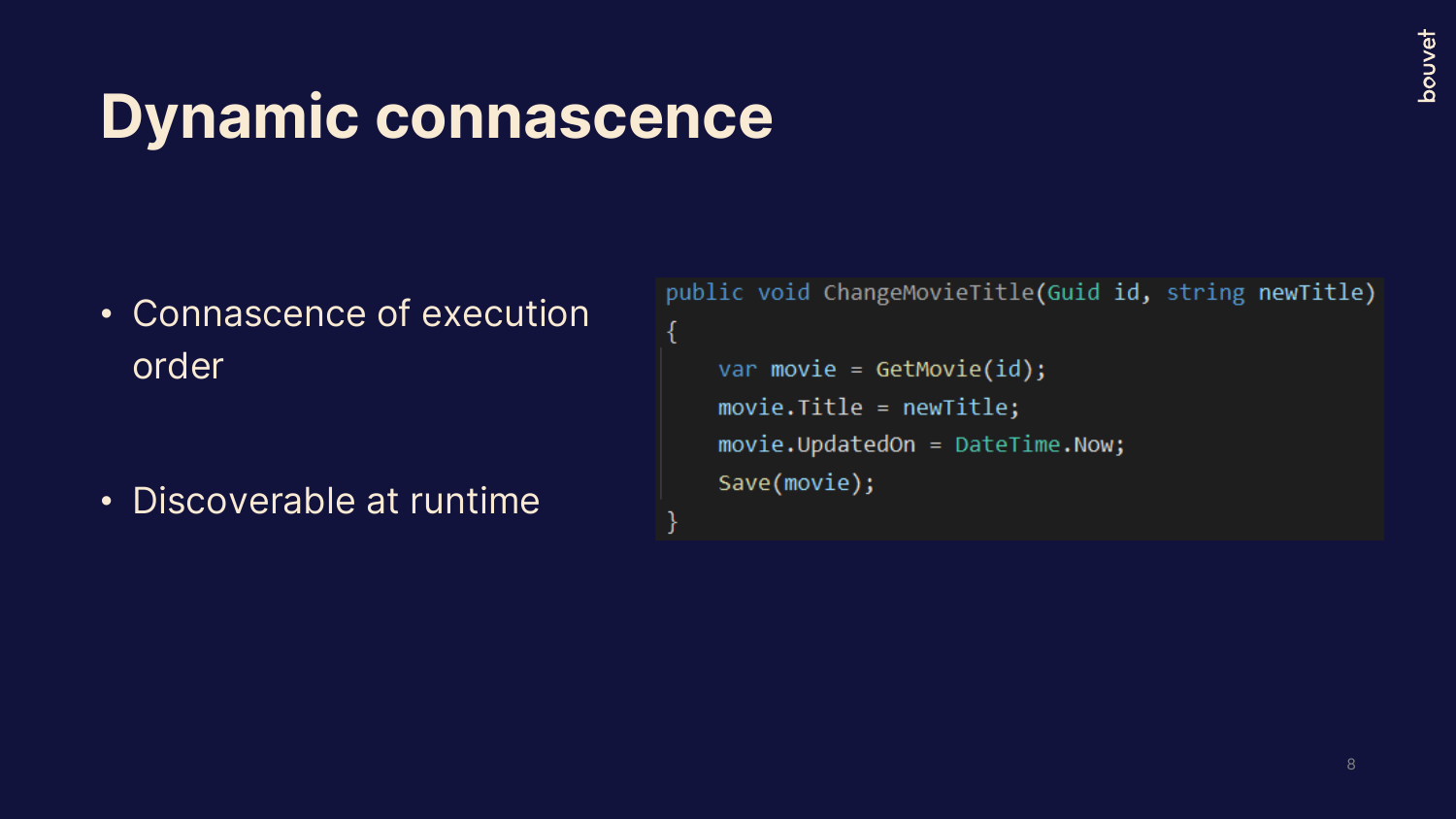## Why do we need to know?

• Vocabulary of different types of coupling

• Software-quality metric

• Know-how to be in the area of optimality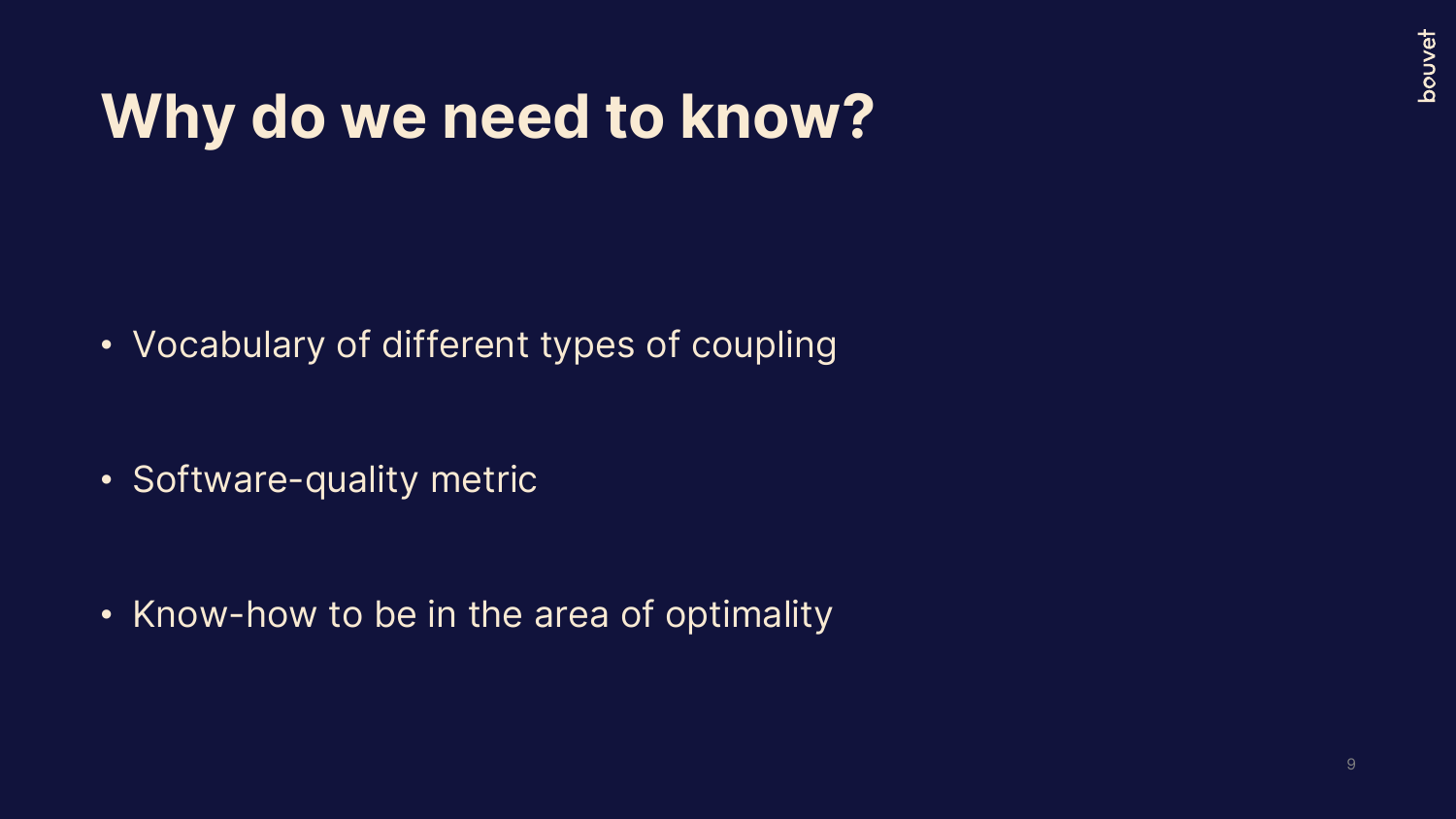## Are we flying yet?

• Test doubles

• Hexagonal architecture

• Acceptance test driven development

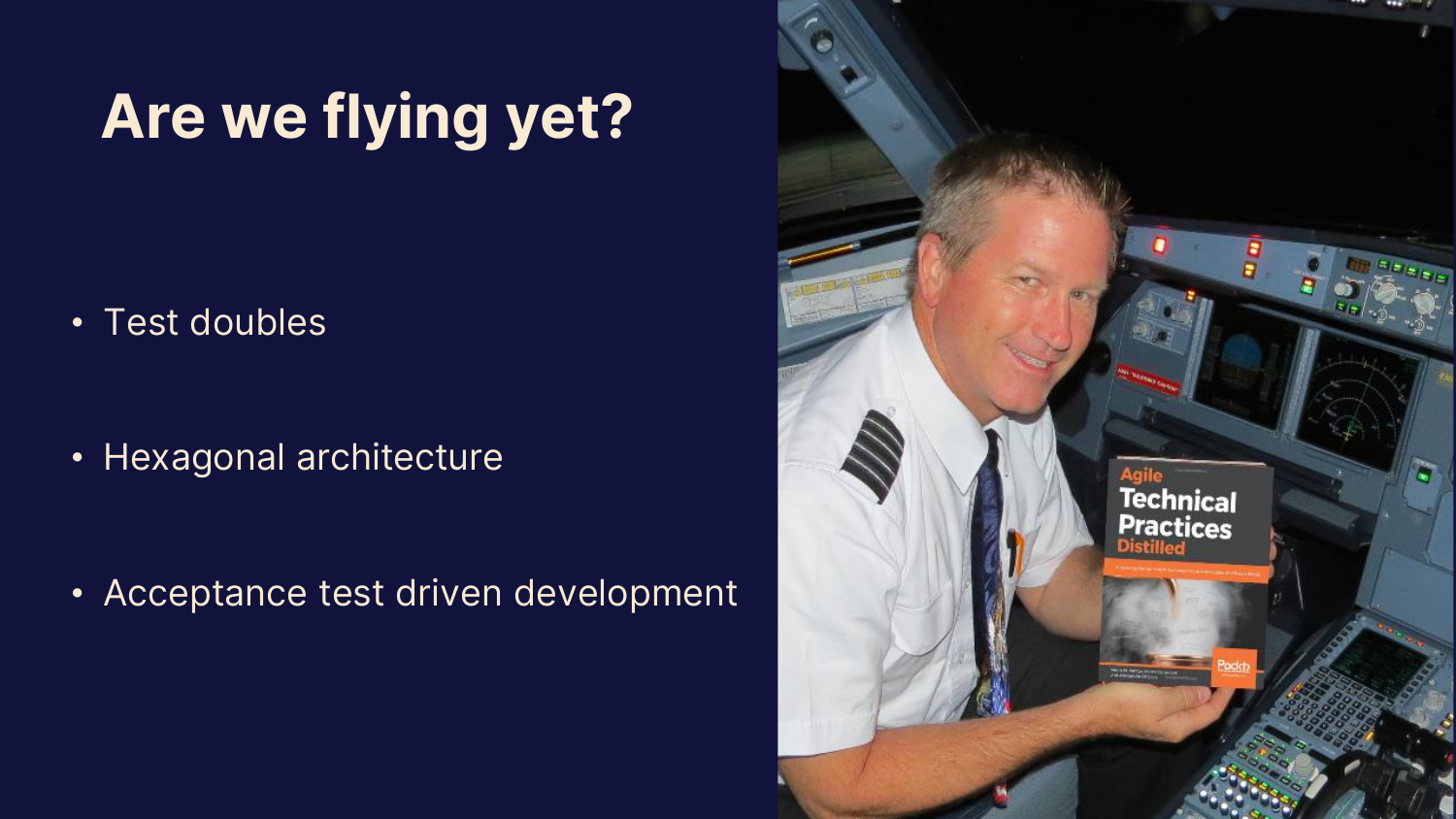

## Are we flying yet?

- Smoother mob programming
- Concepts are settling in
- Put it into practice
	- And practise!